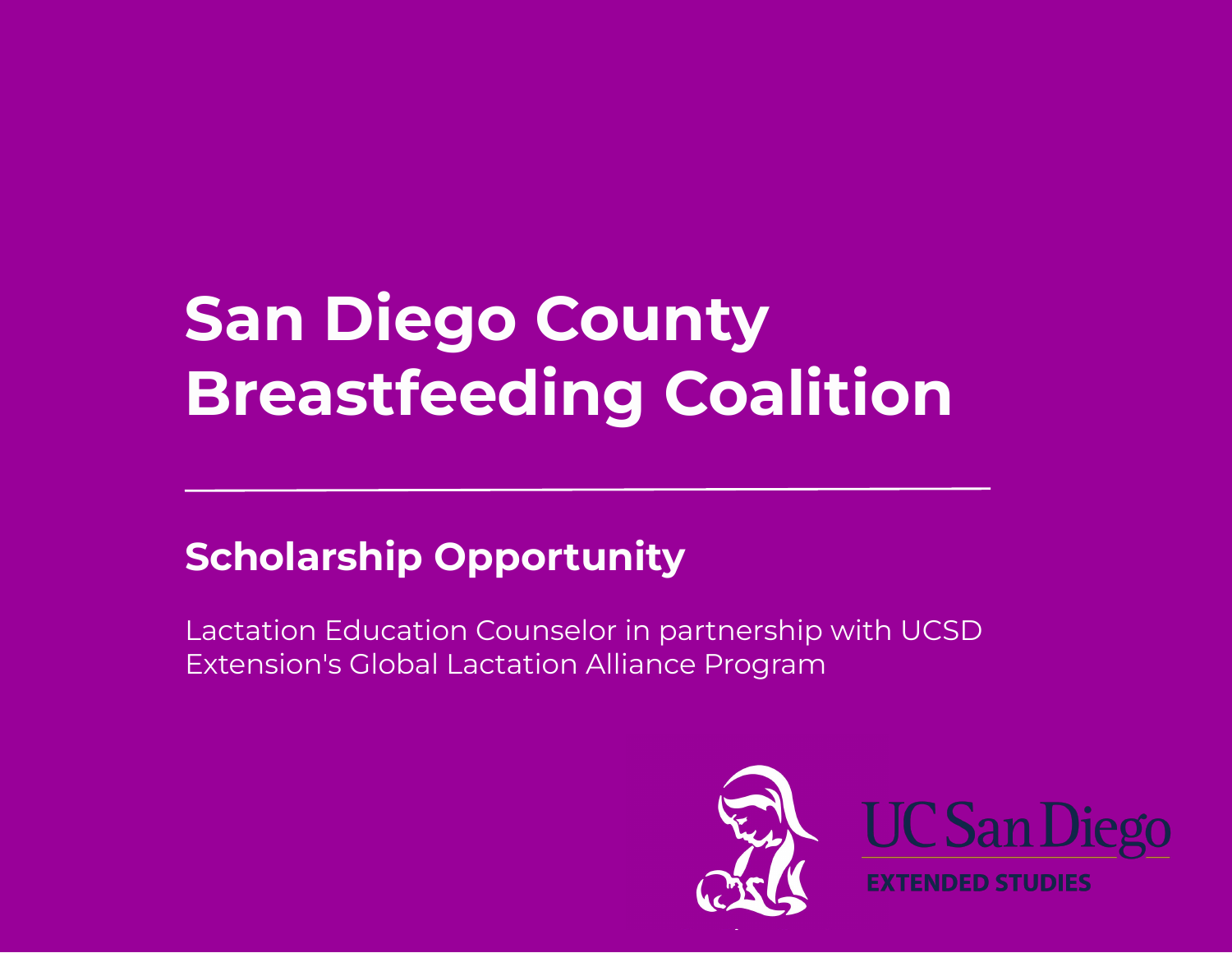## **About the Scholarship**

In partnership with UCSD Extension's Global Lactation Alliance Program, SDCBC offers scholarships for community leaders who are pursuing LEC or IBCLC education in order to increase lactation support in underserved communities. Each year the Coalition will announce several scholarship opportunities and select individuals vividly exhibiting a passion to serve San Diego families.

The applicant may pursue education through the UCSD Extension Program which offers a Lactation Education Counselor course throughout the year on the following dates:

1. June 2022, Course Dates: 6/27/2022 - 9/3/2022

These courses consist of online lectures and monthly live webinars with UCSD Extension Instructors and world renowned experts in the field of Lactation. Registration is granted with pre-approval by the department contingent on the candidate meeting all program requirements.

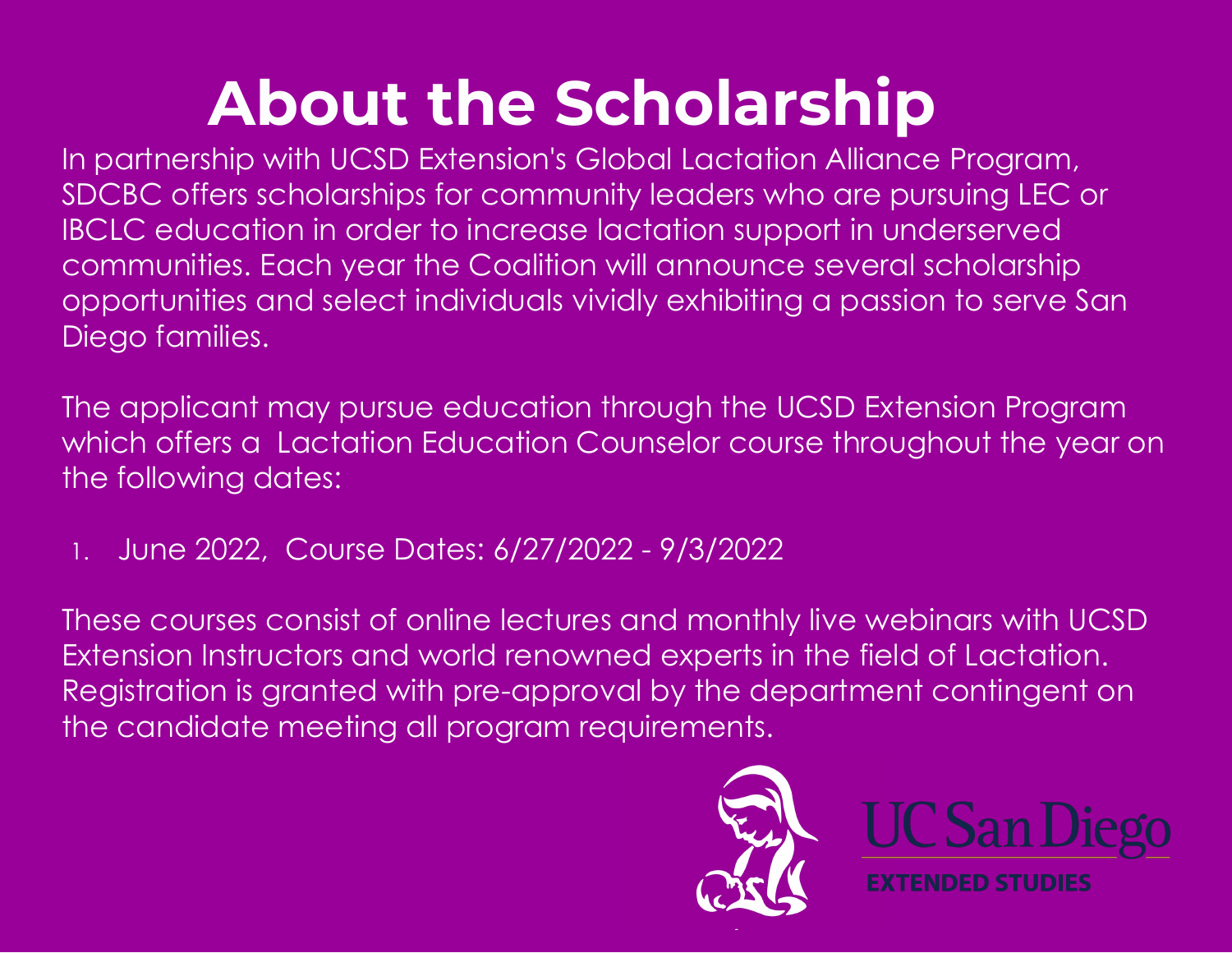# **Eligibility Requirements**

- Must live and/or work in San Diego County
- Must be eligible to meet the requirements for the UC San Diego Extension Program.
- Scholarship recipient must comply with coalition reporting requirements and sign photo/video release.
- Scholarship recipient is encouraged to attend at least one San Diego Breastfeeding Coalition event within one year of receipt.

#### **Additional Scholarship Benefits**

- Registration Fee Covered
- **Book Credit Provided**

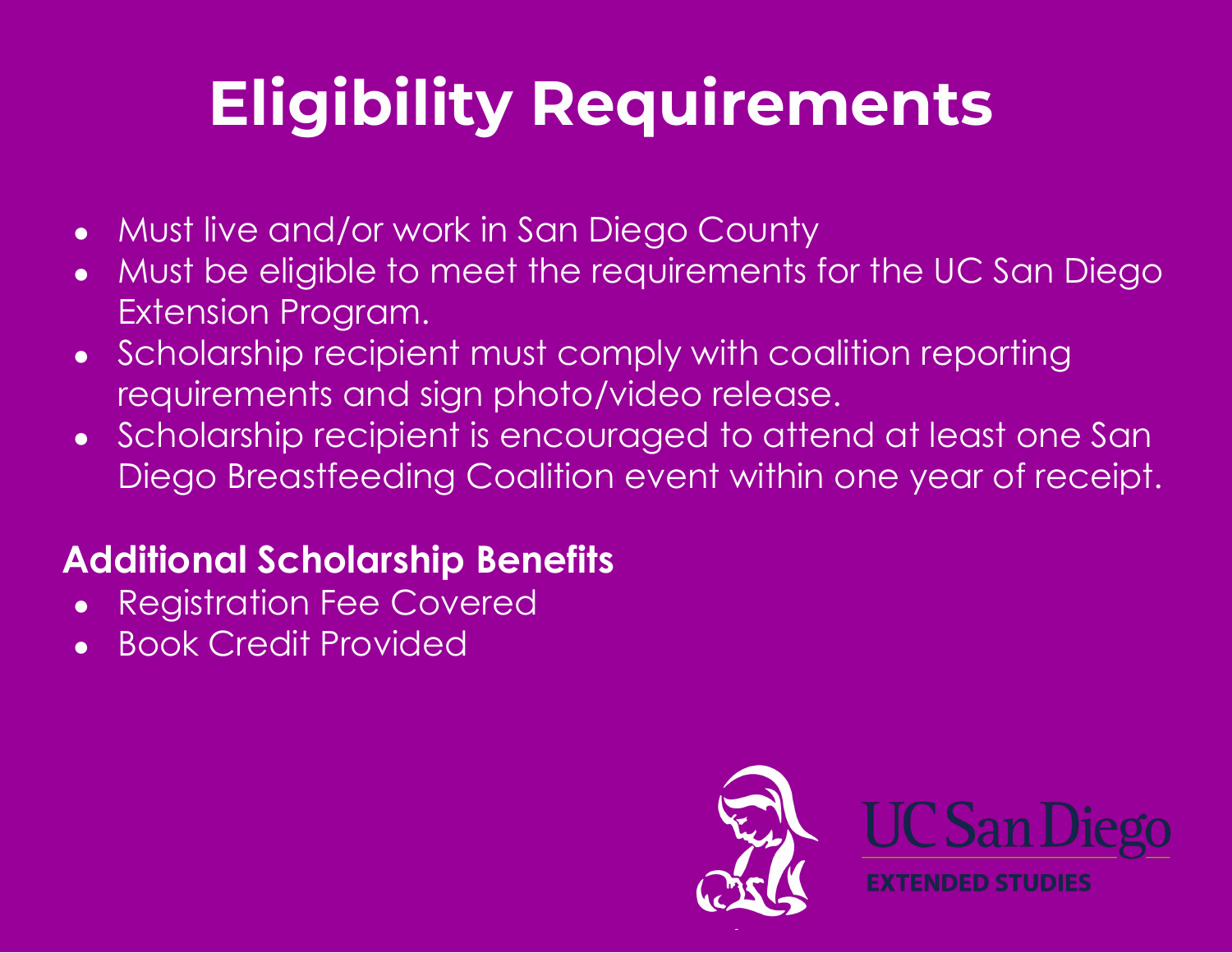## **Scholarship Application Dates:**

### **Lactation Education Counselor**

- ❏ **Course dates: June 27-September 3**
- ❏ **Application due date: May 20, 2022**
- ❏ **Awards will be announced by June 13, 2022**